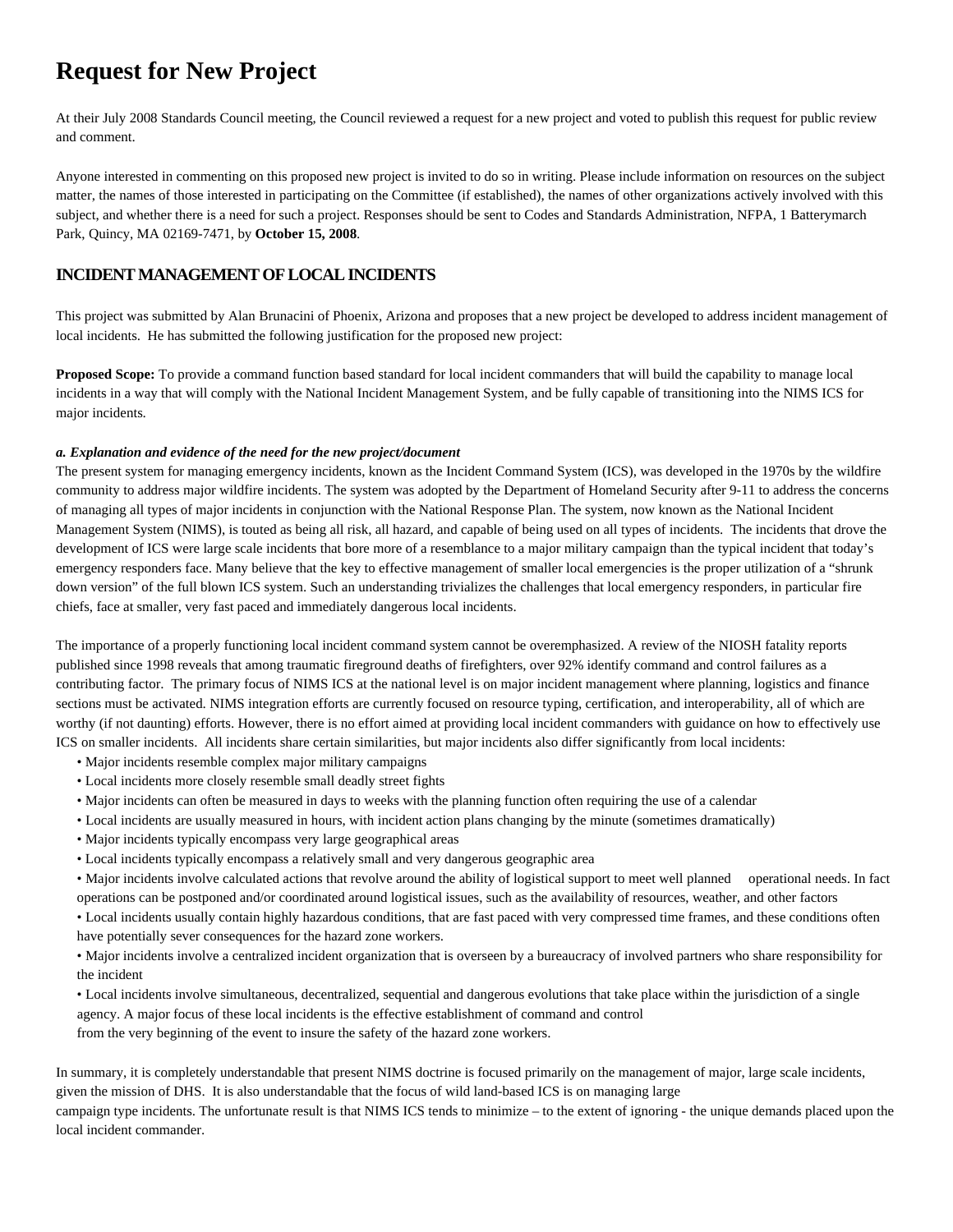What is needed is a document that will provide a local incident commander with guidance for how to effectively manage the hazard zone of a smaller incident, utilizing the basic principles of NIMS ICS, but that recognizes and respects the unique challenges that the local IC faces. This new standard must give the local response agencies the ability to develop SOP's around the basic command functions that will effectively manage their local resource profile and will give that local agency the ability to train, apply, review and revise those SOP's based on the actual application of the functions in a real life, day to day setting.

#### **b. Intended users of the new document**:

Local incident commanders from organizations including fire departments, emergency medical services, police departments, dive rescue teams, technical rescue teams, ski patrols, wilderness search and rescue teams, and other emergency response organizations.

#### **c. Identify individuals, groups and organizations that should review and provide input on the need for the proposed new document.**

I recommend that the following organizations be consulted: The International Association of Fire Chiefs, International Association of Fire Fighters, National Volunteer Fire Council, United States Fire Administration, National Fire Academy, International Society of Fire Service Instructors.

# **d. Individuals, groups and organizations that will be or could be affected, either directly or indirectly, by the proposed new document, and what benefit they will receive by having this new document available.**

The entire fire service will be affected by this standard.

#### **e. Related documents and projects on the subject both within NFPA and external to NFPA.**

#### WITHIN NFPA

NFPA 1561, Standard on Emergency Services Incident Management System, is the primary document that addresses incident management. The original intent of NFPA 1561 was to provide a basis for ensuring that IMS concepts were incorporated into

firefighter health and safety in recognition that effective command and control has an important impact on firefighter safety. For that reason the Technical Committee on Fire Service Occupational Safety and Health (FSOSH committee) was given oversight of

NFPA 1561. However, in the post 9-11 world, things have changed. Effective incident management through the universal adoption of ICS has become a basic tenant of the National Response Plan. The adoption of NIMS by DHS has created somewhat of a dilemma for NFPA 1561 and the FSOSH Committee. At a minimum, NFPA 1561 must be fully compliant with NIMS ICS to remain relevant to fire service organizations, which in my opinion it is not. Yet mere compliance with NIMS ICS does not assure that firefighter health and safety concerns are addressed in the manner originally contemplated by the FSOSH Committee when 1561 was originally conceived. In short, the technical expertise and focus of the FSOSH TC – that addresses such vitally important standards as NFPA 1500 and NFPA 1582 - does not overlay with the development of an incident management standard. What is needed is a new technical committee that will focus solely and directly on incident management, ensuring compliance with NIMS Type 5  $&$  4 local overhead teams while at the same time providing the type of direction and guidance that is needed to local incident commanders.

#### EXTERNAL TO NFPA

DHS has been working on NIMS ICS, together with various supporting technologies in accordance with the National Response Plan. Any standards prepared in conjunction with this project should be in full compliance with NIMS ICS.

#### **f. Technical expertise and interest necessary to develop the document.**

The expertise needed for the proposed document requires experience in incident command, particularly fire service based ICS at a local level. It is recommended that a new committee be formed that will focus solely on the incident management system for local hazard zones. Of particular concern is that the committee includes current incident command practitioners who are familiar with the demands being placed upon today's incident commanders in the street, as well as those with the perspective and wisdom that comes from having watched the fire service evolve over the past thirty to forty years. The demands being placed upon today's incident commander differs significantly from the demands of the past. Radio interoperability, rapid intervention crews, resource tracking and accountability, computerized pre-incident databases, and comprehensive air management all are examples of demands that have been placed on incident commanders in recent years. Inevitably these changes will continue to alter the fundamental role of incident commander in the future. It is important that the committee include current practitioners to provide a critical perspective about the present demands. To be blunt, the fire service has witnessed enough "great ideas" that work in theory but fail in reality. This is proven by the fact that as the number of structure fires continues to significantly decline nationally, the death rate of firefighters continues at the same rate. The new standard must not simply be a theoretical success, but one that works in the street and protects the local hazard zone workers in these fast paced, high hazard events.

#### **g. Estimate on the amount of time needed to develop the new document.**

It is felt that much of the ground work for such a document is currently in existence and available from major fire organizations such as Fire Department of New York, Phoenix Fire Department, and other larger emergency response organizations. As such it is my belief such a document could be prepared in relatively short order.